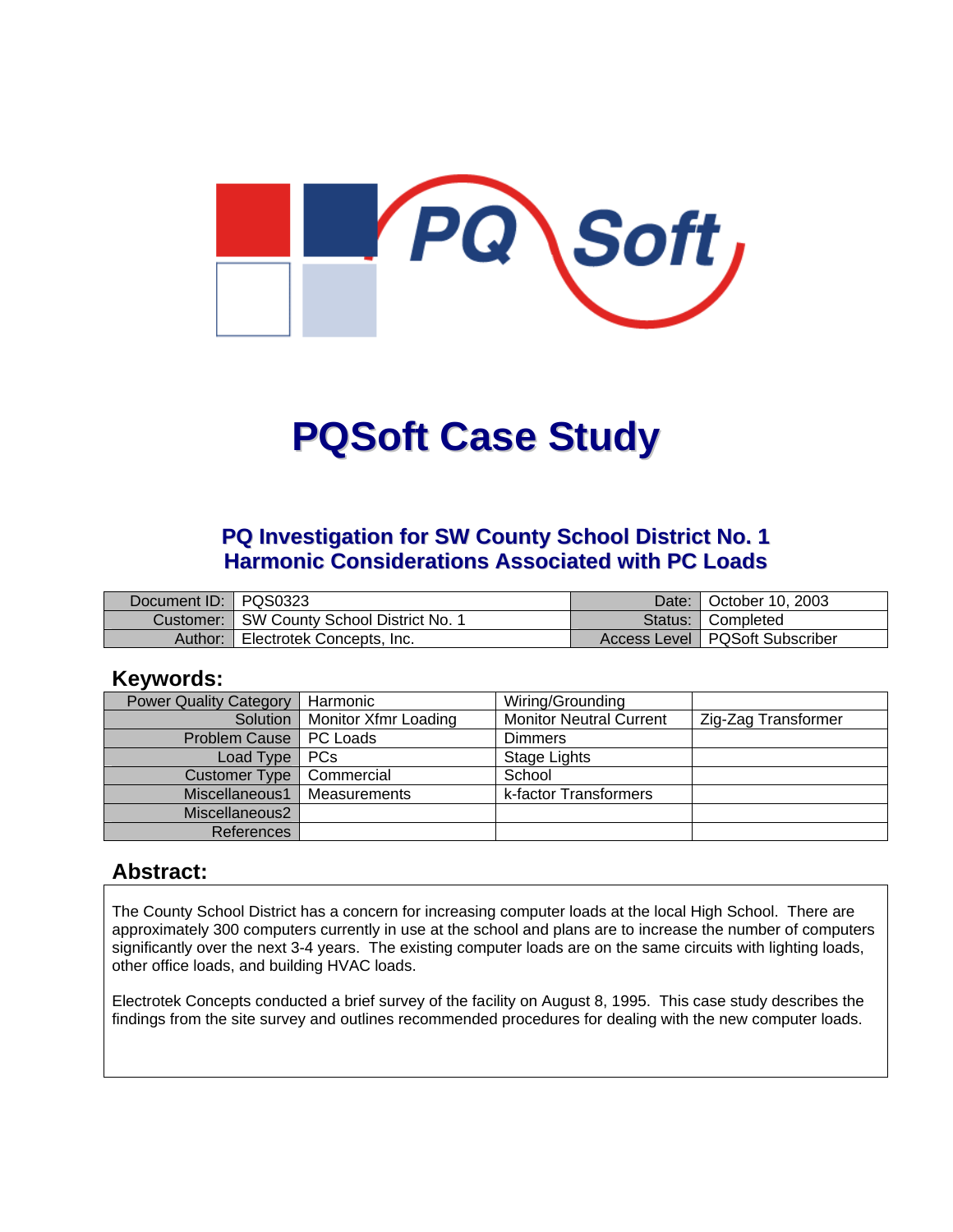# <span id="page-1-0"></span>**TABLE OF CONTENTS**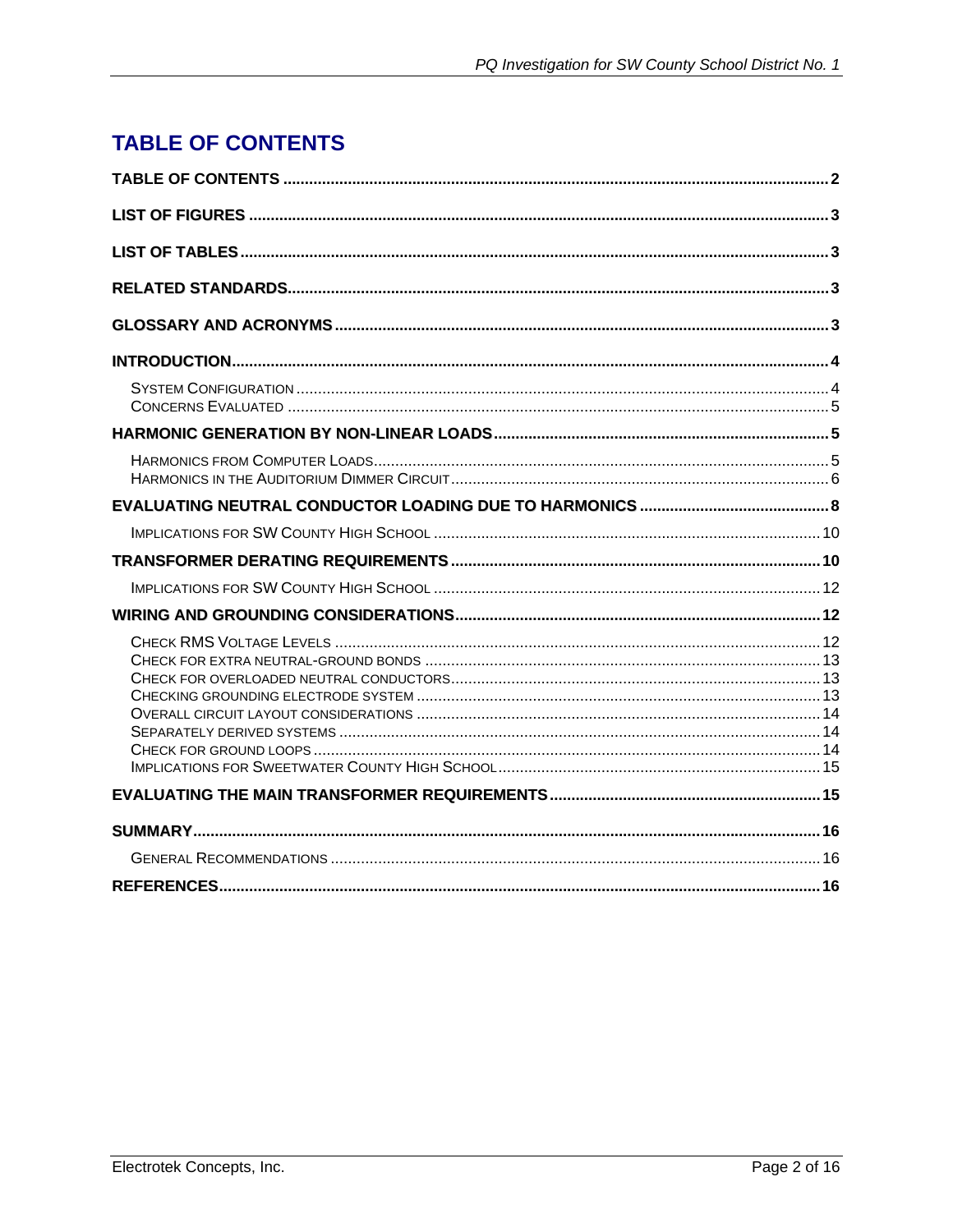# <span id="page-2-0"></span>**LIST OF FIGURES**

| Figure 2 – Current Waveform for a Circuit serving Computer Load Based on Measurements at Panel PE 5     |  |
|---------------------------------------------------------------------------------------------------------|--|
|                                                                                                         |  |
| Figure 4 – Phase currents and neutral current for a circuit dominated by single phase electronic loads8 |  |
|                                                                                                         |  |
| Figure 6 – Required transformer derating as a function of the eddy current loss factor.  12             |  |
|                                                                                                         |  |
|                                                                                                         |  |

# **LIST OF TABLES**

# **RELATED STANDARDS**

ANSI/IEEE Standard C57.110 IEEE 519-1992

### **GLOSSARY AND ACRONYMS**

Harmonics Definition1 Dimmers Definition2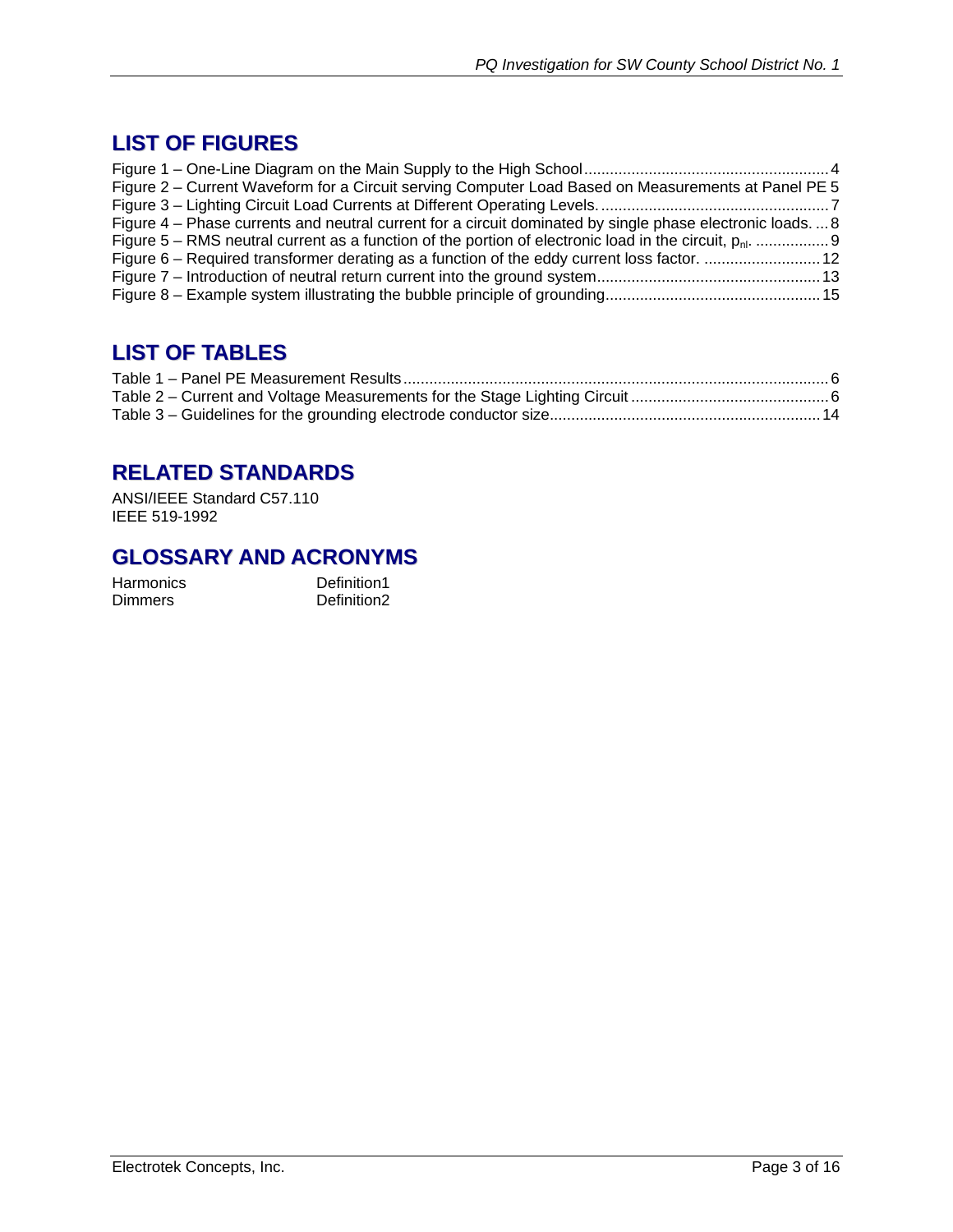# <span id="page-3-0"></span>**INTRODUCTION**

The County School District has a concern for increasing computer loads at the local High School. There are approximately 300 computers currently in use at the school and plans are to increase the number of computers significantly over the next 3-4 years. The existing computer loads are on the same circuits with lighting loads, other office loads, and building HVAC loads.

The personal computer loads are characterized by a current waveform that has significant harmonic components. These harmonic components are dominated by the third harmonic which appears in the zero sequence circuit (for balanced circuits), which means that the third harmonic components add in the neutral. The result can be neutral circuits which are significantly overloaded if they are not designed for this type of load. The harmonic components can also require derating of the transformers that supply the computer load.

Wiring and grounding considerations are also important with the computer loads. High neutral currents from the PC loads can also flow in the ground circuits if there are incorrect neutral-ground bonds in any sub-panels or loads. The ground currents can cause interference, improper operation of protective devices (breakers), and safety concerns.

#### *System Configuration*

The high school is supplied from a 1000 kVA transformer that steps down to 480 Volts. There are a number of transformers that then step down from 480 volts to 120/208 for the various loads in the facility. Figure 1 gives an overview of the system configuration. The 500 kVA transformer supplies most of the load in the main building. The 300 kVA transformer was added for the auditorium load.



**Figure 1 – One-Line Diagram on the Main Supply to the High School**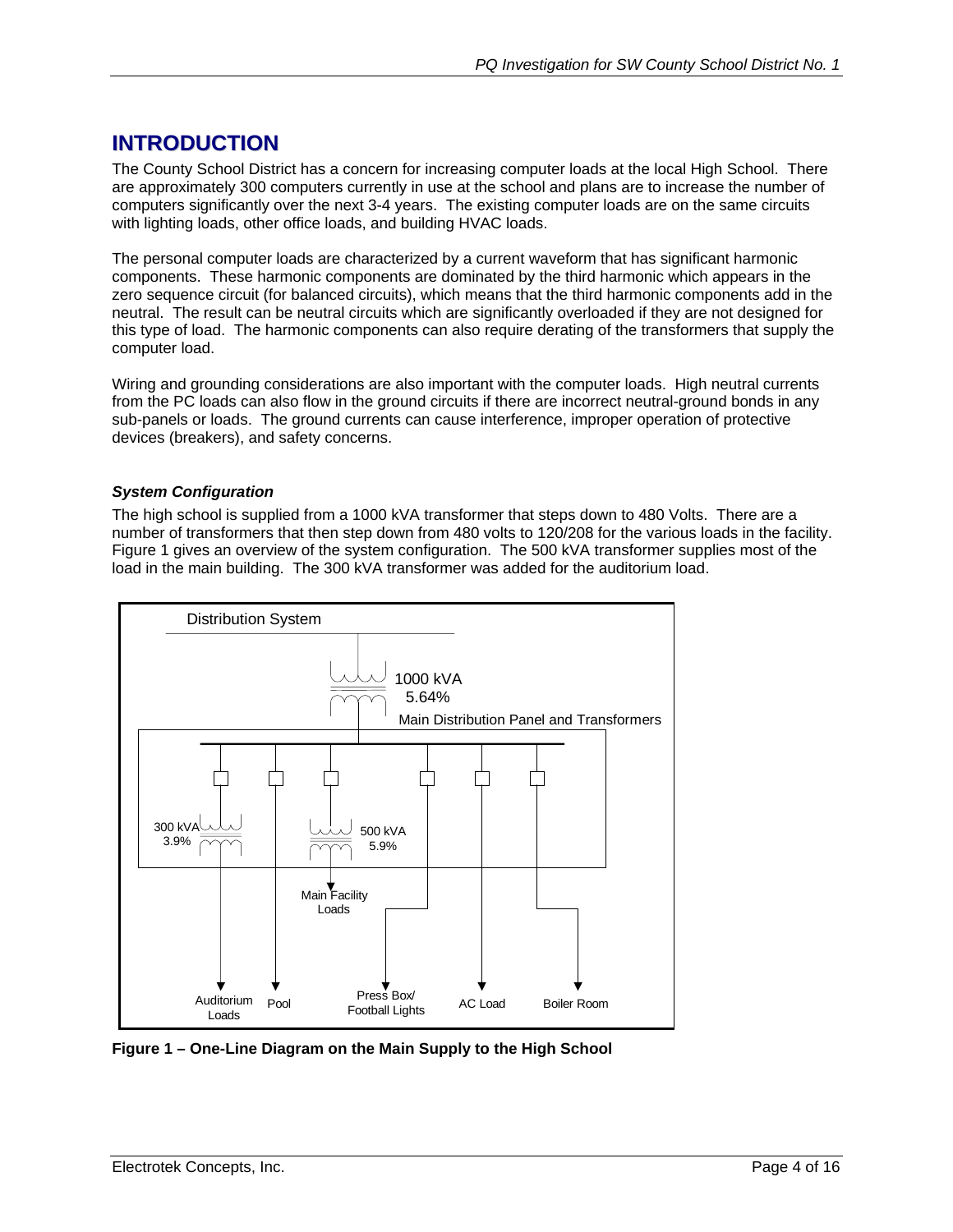#### <span id="page-4-0"></span>*Concerns Evaluated*

Important concerns evaluated in the site survey and summarized in this report include:

- Harmonic generation from nonlinear loads.
- Overloading of neutral conductors due to harmonic current levels.
- High voltage distortion on the auditorium circuits.
- Transformer derating considerations for harmonic currents.
- Wiring and grounding concerns at building panels and loads.
- Requirements for main transformer rating in the future.

# **HARMONIC GENERATION BY NON-LINEAR LOADS**

Harmonic currents result from the operation of nonlinear loads in the system. These include adjustable speed drives for fan motors and chiller compressors in HVAC systems, fluorescent lighting (with or without electronic ballasts), electronic dimmers for lighting, and electronic power supplies for computers and other electronic equipment.

These nonlinear loads look like sources of harmonic currents to the rest of the system. Voltage distortion results as the harmonic currents flow through the impedance of the conductors, transformers, and system. Longer conductor runs will result in higher voltage distortion levels due to the higher impedance of the circuit.

Measurements were performed previously at the high school to characterize some of these loads. Important results are included here for illustration purposes. These include measurements of the harmonic distortion in the stage lighting circuits which use electronic dimmers and measurements of a typical circuit that is dominated by computer loads.

#### *Harmonics from Computer Loads*

Panel PE is a typical panel that supplies computer loads at the high school. Measurements were performed for the total load at Panel PE. Figure 2 below gives an example of the waveform measured.



#### **Figure 2 – Current Waveform for a Circuit serving Computer Load Based on Measurements at Panel PE**

(adjusted to an equivalent three phase load level of 10 kVA)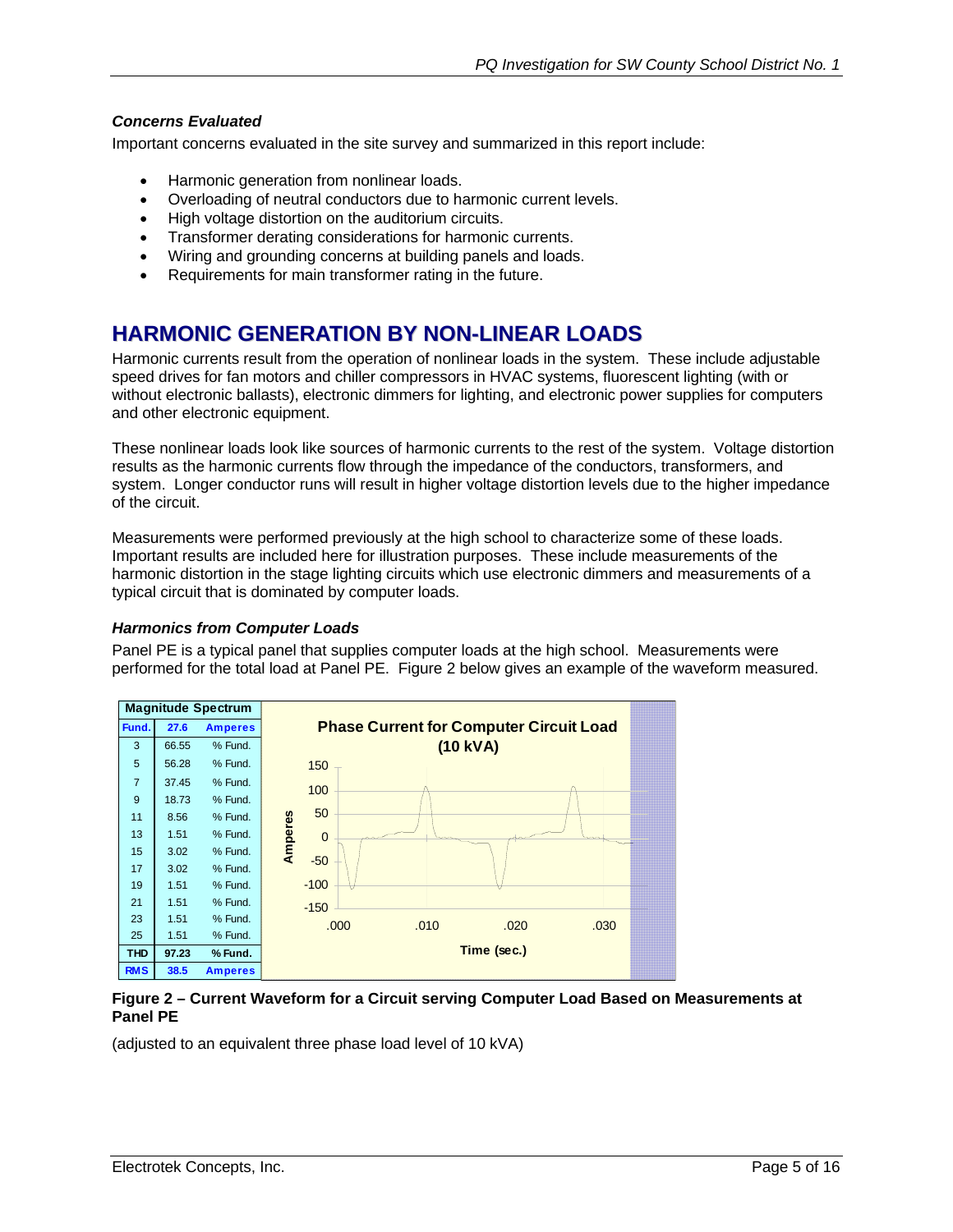<span id="page-5-0"></span>A summary of the three phase measurements at Panel PE are provided below in Table 1.

|                | <b>RMS</b><br><b>Current</b><br>(Amps) | <b>Fundamental</b><br><b>Current</b><br>(Amps) | <b>Current</b><br><b>Distortion</b><br>(%) | <b>RMS</b><br>Voltage<br>(Volts) | Voltage<br><b>Distortion</b><br>(%) |
|----------------|----------------------------------------|------------------------------------------------|--------------------------------------------|----------------------------------|-------------------------------------|
| <b>Phase A</b> | 8.2                                    | 5.9                                            | 96.2%                                      | 113.3                            | 1.5%                                |
| <b>Phase B</b> | 3.0                                    | 1.8                                            | 129.8%                                     | 113.0                            | 1.3%                                |
| <b>Phase C</b> | 5.3                                    | 3.3                                            | 125.3%                                     | 112.8                            | 1.0%                                |
| Neutral        | 10.0                                   | 3.1                                            |                                            |                                  |                                     |

**Table 1 – Panel PE Measurement Results** 

Note that the neutral current is higher than the phase current at this panel. The neutral current would even be higher if the three phase currents were balanced. In the balanced case for load current waveforms like the one in Figure 2, the neutral current can be as high as 173% of the rms phase current. It will be dominated by the third harmonic component since this is the component that adds in the neutral.

#### *Harmonics in the Auditorium Dimmer Circuit*

The stage lights for the auditorium in the high school use electronic dimmers which result in significant harmonic generation. The harmonic content of these load currents depends on the actual load level. When the dimmers are near full load, the percentage harmonic component is not as great but the load current magnitude is higher. At light loads, the percentage distortion is high but the load current is lower.

Measurements were performed at three different load levels to illustrate this characteristic. The results are summarized in Table 2 and example waveforms are provided in Figure 3.

|                   | <b>RMS</b><br><b>Current</b><br>(Amps) | Fundamental<br>Current<br>(Amps) | <b>Current</b><br><b>Distortion</b><br>(%) | <b>RMS</b><br>Voltage<br>(Volts) | Voltage<br><b>Distortion</b><br>(%) |
|-------------------|----------------------------------------|----------------------------------|--------------------------------------------|----------------------------------|-------------------------------------|
| <b>Full Load</b>  | 244.0                                  | 240.0                            | 17.7%                                      | 110.5                            | 5.3%                                |
| approx. 50% Load  | 156.0                                  | 131.0                            | 64.5%                                      | 111.2                            | 9.1%                                |
| <b>Light Load</b> | 43.6                                   | 26.5                             | 130.5%                                     | 112.1                            | 5.2%                                |

#### **Table 2 – Current and Voltage Measurements for the Stage Lighting Circuit**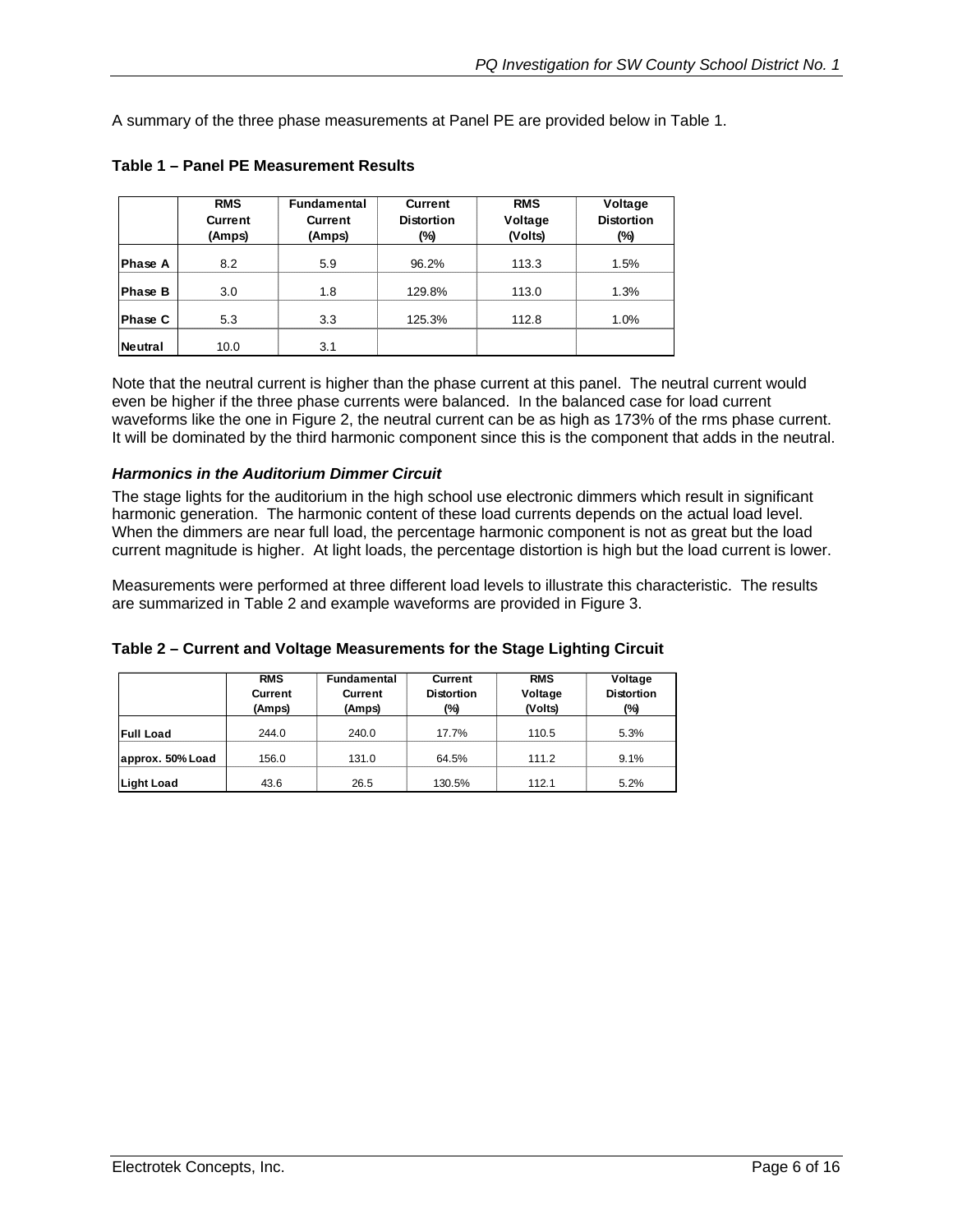<span id="page-6-0"></span>





#### **Figure 3 – Lighting Circuit Load Currents at Different Operating Levels.**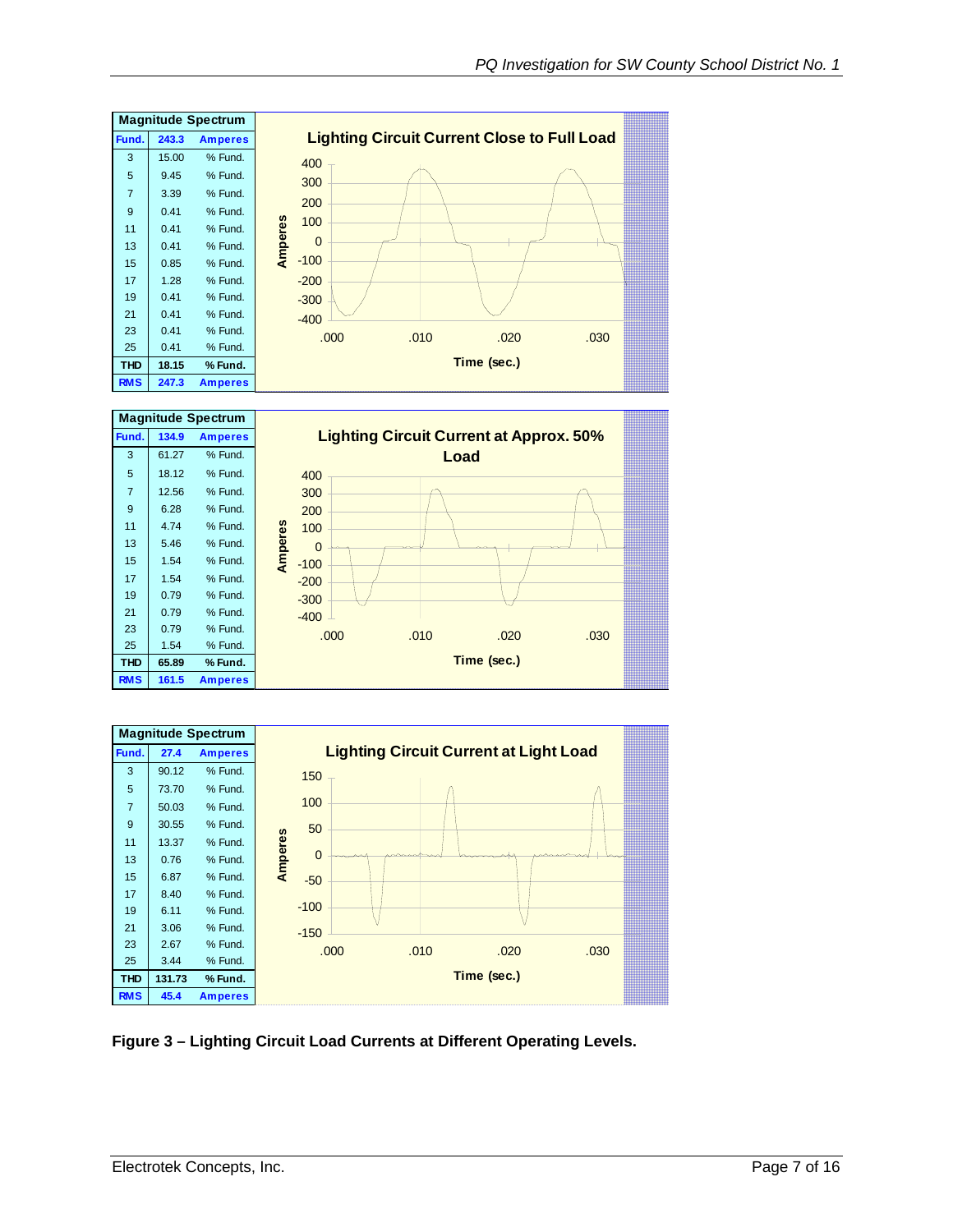<span id="page-7-0"></span>Note that the highest voltage distortion levels for this circuit occur when the lighting is near 50% load. At this operating point, the actual amperes of harmonic current components are the highest. The voltage distortion is high because the circuit supplying the lighting has a high impedance due to the long 120 volt circuit supplying this load. The impedance would be much lower and the distortion would be reduced if the auditorium load was supplied with a 480 volt circuit and the step down transformer was installed closer to the auditorium.

# **EVALUATING NEUTRAL CONDUCTOR LOADING DUE TO HARMONICS**

Single phase nonlinear loads can have significant harmonic components at triplen frequencies (3, 9, 15, etc.). When these loads are combined in a three phase circuit, the triplen harmonics show up as zero sequence components. That means they add in the neutral. If there are 10 amps of third harmonic on each phase in the three phase circuit, the neutral current will include 30 amps of third harmonic.

For this reason, neutral currents in 120/208 circuits in many commercial buildings are actually higher than the phase currents. The neutral currents are dominated by third harmonic components from single phase electronic loads, like Pcs. Figure 4below illustrates a typical case in a circuit dominated by PC loads.



#### **Figure 4 – Phase currents and neutral current for a circuit dominated by single phase electronic loads.**

The rms neutral currents in this type of circuit can be as high as 173% of the rms phase current. The actual neutral current magnitude will depend on how much of the load on the circuit has a waveform like the ones in Figure 4.

An approximate formula for calculating the neutral current magnitude as a percentage of the rms phase current is given below. The formula is based on the assumption that the circuit loading is balanced, that the nonlinear load watts are a  $p_{nl}$  fraction of the total load, and that the load current has a third harmonic component equal to 70% of the fundamental.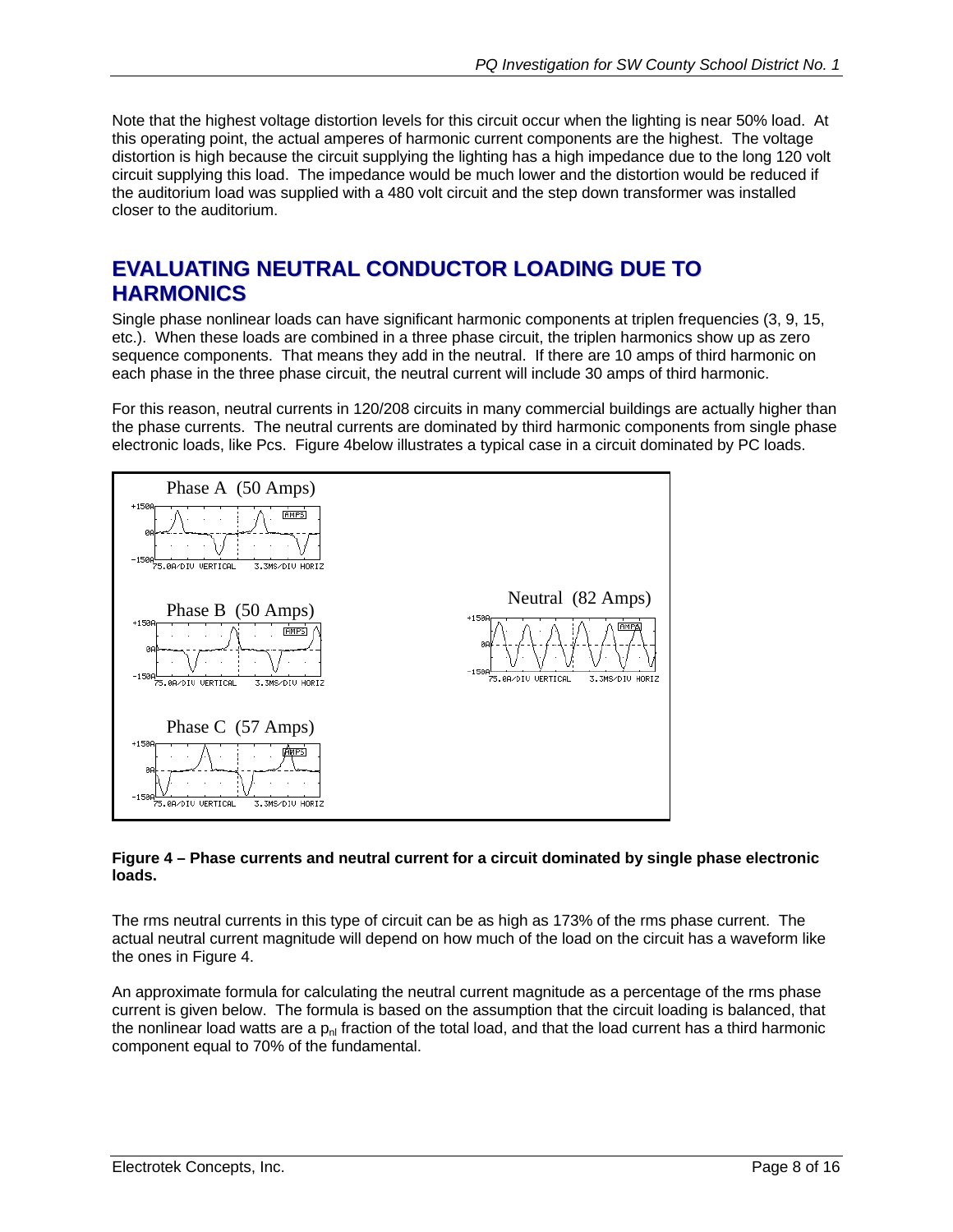<span id="page-8-0"></span>
$$
Ineutral_{rms} = 3\sqrt{\frac{0.56p_{nl}^2}{1 + 0.56p_{nl}^2}} I phase_{rms}
$$

This relationship is illustrated in graphical form in Figure 5.



Figure 5 – RMS neutral current as a function of the portion of electronic load in the circuit, p<sub>nl</sub>.

It is important to note that the neutral current problem is usually restricted to 120/208 volt circuits supplying a significant percentage of single phase electronic load. Neutral currents are very seldom a problem at service entrance locations, due to delta-wye transformers and harmonic cancellation between different types of loads.

The figure shows that the neutral current will be equal to the phase current when approximately 50% of the load on the circuit is electronic loads. For circuits with higher percentages of electronic load, the neutral current will exceed the phase currents. If these circuits are loaded based on the capacity of the phase conductors, the neutral conductor could be overloaded.

Possible solutions to the neutral conductor overloading problem include the following:

- − increase the neutral conductor size or use two neutral conductors.
- use a separate neutral for each phase conductor.
- apply a third harmonic filter at individual loads.
- use an isolation transformer, zig-zag transformer, passive filter, or active filter (three phase devices) on the load side of the neutral conductor to be protected.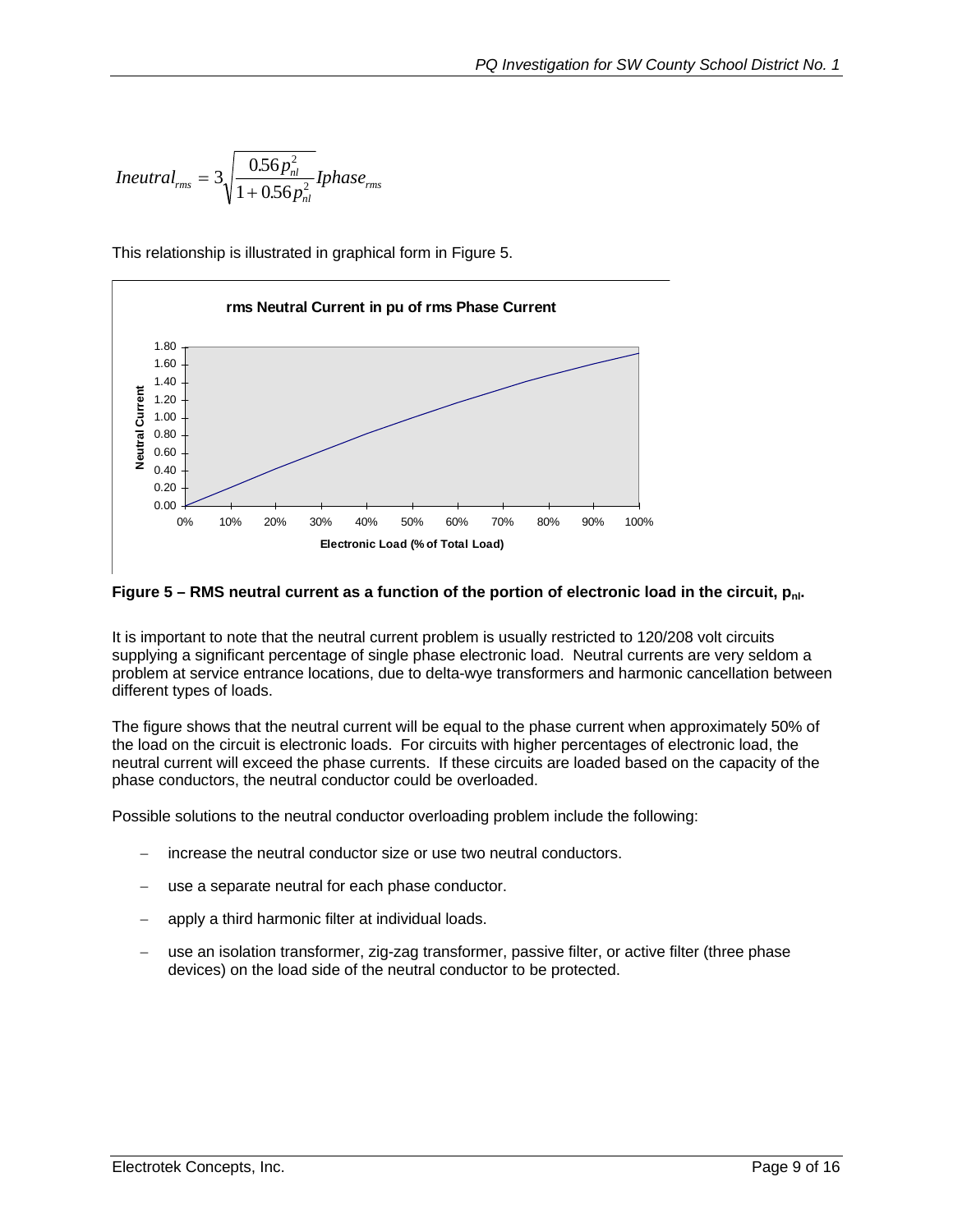#### <span id="page-9-0"></span>*Implications for SW County High School*

With the number of PCs planned and existing at the high school, a number of circuits will be dominated by electronic loads. There is a concern for neutral conductor loading on these circuits. Panel PE and Panel I are examples of panels that supply load that is dominated by PCs.

Most existing circuits do not seem to be loaded close to their rating. In addition, circuits examined have neutral conductors that are the same size as phase conductors (they could be undersized according to the code). As a result, neutral conductors are not being overloaded at the present time. **Circuit loading should be reviewed periodically on circuits that are dominated by computer load to assure that neutral conductors are not being overloaded.** 

New circuits that are installed to supply future PC loads should have neutral conductors that are sized for this type of load. **Neutral conductors in new circuits supplying pc loads should have a rating of about twice the phase conductor rating.**

# **TRANSFORMER DERATING REQUIREMENTS**

Transformer heating is one of the primary concerns associated with harmonic current distortion levels in a facility. ANSI/IEEE Standard C57 series states that a transformer can only be expected to carry its rated current if the current distortion is less than 5%. If the current distortion exceeds this value, then some amount of derating is required. ANSI/IEEE Standard C57.110 provides calculation procedures that can be used to evaluate the required derating as a function of the expected current harmonic spectrum and the transformer design. The primary cause of the concern is that the transformers can be overheated by distorted load currents that cause higher eddy current losses inside the transformer than were anticipated by the designer.

At the inner winding "hot-spot", the load loss (P<sub>LL</sub>) can be considered to have two components: I<sup>2</sup>R loss and eddy current loss  $(P_{FC})$ . The relationship is given by:

$$
P_{LL} = I^2 R + P_{EC}
$$

The  $I<sup>2</sup>R$  loss is directly proportional to the square of the rms value of the current. However, the eddy current loss is proportional to the square of the current and frequency. It is defined by:

$$
P_{EC} = K_{EC} I^2 h^2
$$

where:

 $K_{EC}$  = a design-dependent proportionality constant

With all values expressed in per unit of rated load quantities, the per-unit full load loss under harmonic current conditions is given by:

$$
P_{LL} = \sum I_h^{2} + \left(\sum I_h^{2} * h^{2}\right) P_{EC-R}
$$

where:

 $P_{EC-R}$  = eddy current loss factor under rated conditions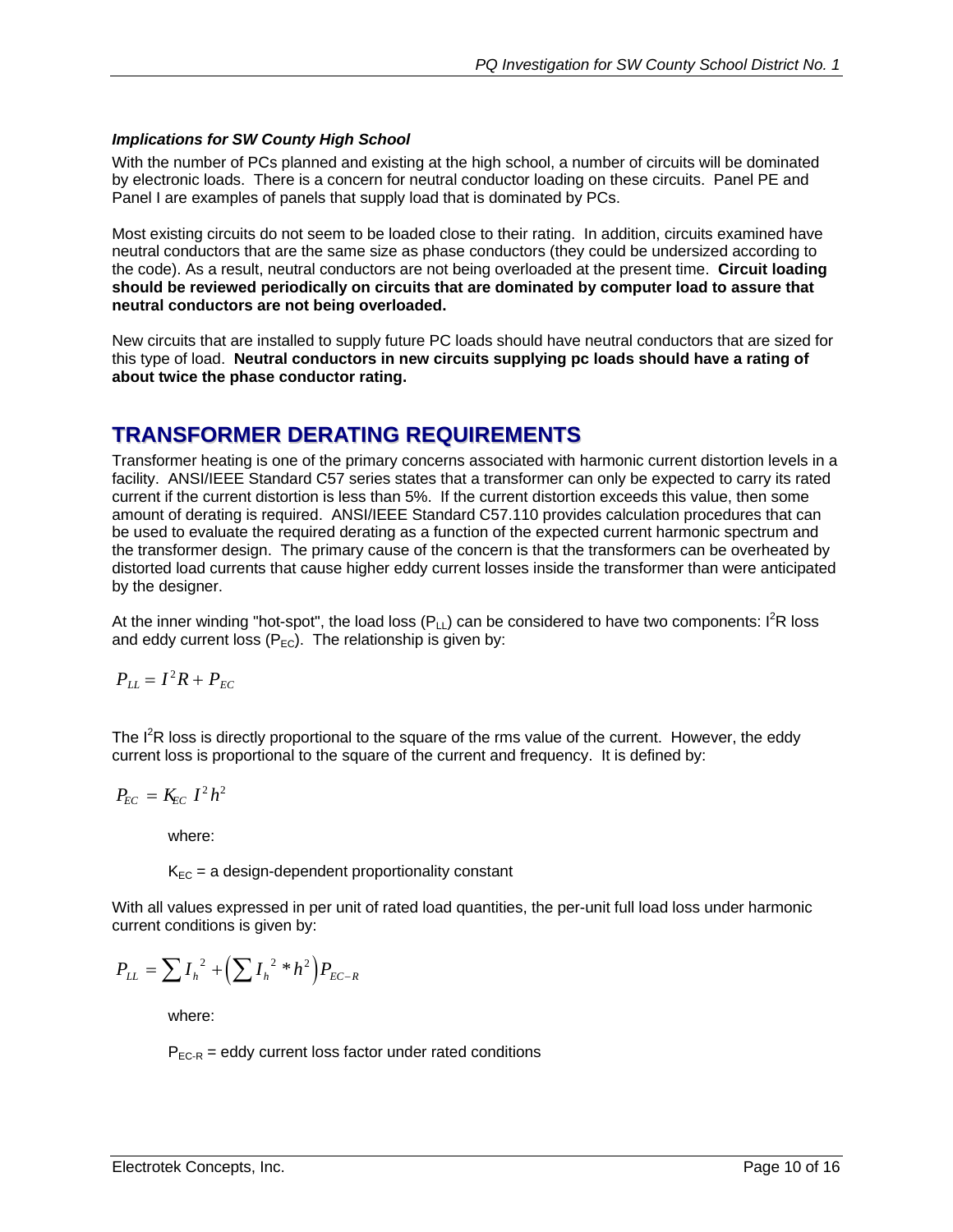The required transformer derating is calculated based on the additional heating that can be expected for a specific harmonic current spectrum and the eddy current loss factor for the transformer. The derating is expressed as the per unit value of a particular distorted current that will cause the same heating as the rated sinusoidal current.

The first task is to measure, calculate, or estimate the harmonic content of the transformer load current. Then, the expected harmonic current spectrum can be used to calculate the k-factor of the load current. The k-factor of the load current can be used to purchase a transformer that is designed to handle the level of harmonic distortion specified. The k-factor is only dependent on the current waveform. There is no need to get any information about the transformer design in order to use the k-factor. K-factor is calculated using the following formula.

$$
K = \frac{\sum \left( I_h^{2} * h^2 \right)}{\sum I_h^{2}}
$$

The increased transformer losses at harmonic frequencies are caused by increased eddy current losses. If the transformer has very low eddy current losses, there will not be a significant impact due to harmonic components. If the transformer has high eddy current losses, significant derating will be necessary for harmonic components. The transformer eddy current losses are characterized by the eddy current loss factor,  $P_{EC-R}$ . This number can be from the transformer designer, from the transformer test data and the procedure in C57.110, or estimated based on typical values. A typical value for dry type transformers used to step down from 480 volts to 120/208 volts within facilities is about 8%.

The transformer derating is expressed as the per unit rms current (with distortion) that will cause the same heating as the rated sinusoidal current. It can be calculated from the following equation using the transformer eddy current loss factor and the k-factor of the load current.

$$
I_{rms(derated)} = \sqrt{\sum I_{h}^{2}} = \sqrt{\frac{1 + P_{EC-R}}{1 + K * P_{EC-R}}}(pu)
$$

where:

$$
K = \frac{\sum \left( I_h^2 * h^2 \right)}{\sum I_h^2}
$$

P<sub>EC-R</sub>=eddy current loss factor

- h = harmonic number
- Ih = harmonic current

Probably the worst case condition for one of the step down transformers within the facility is virtually 100% electronic load. Figure 6 illustrates the waveform and the required transformer derating for this condition. Note that the k-factor for this waveform is 7.6. A transformer with a k-factor greater than 7.6 could be loaded to its nameplate rating for this load current waveform.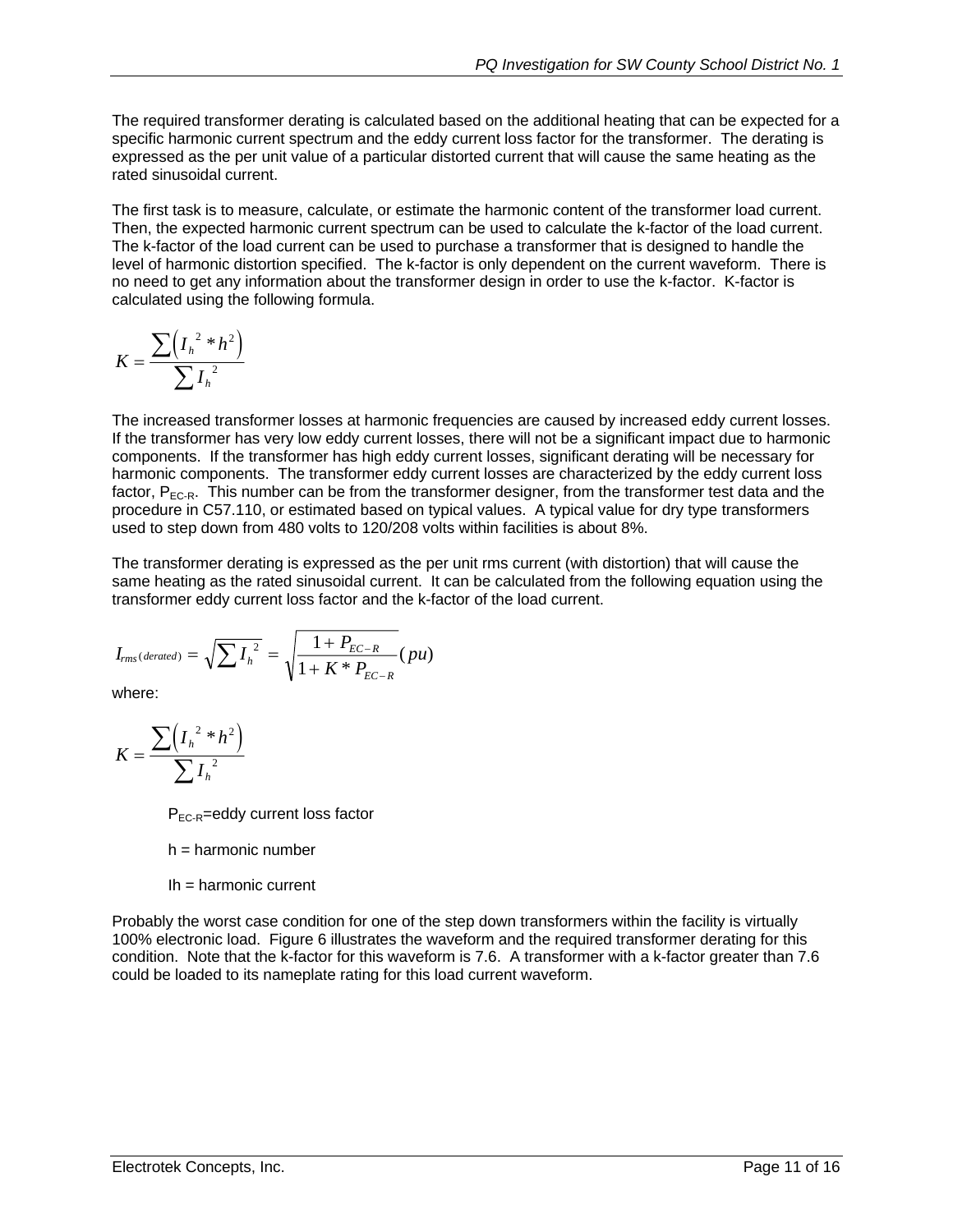<span id="page-11-0"></span>



#### *Implications for SW County High School*

Both of the step-down transformers (500 kVA and 300 kVA) at the high school main switchgear could have relatively high percentages of nonlinear load. However, the nonlinear load is not approaching 100% of the load on the transformer. Also, these transformers do not appear to be operating near their rating at the present time. A conservative limit for these transformers would be 80% of their nameplate ratings. **Loading on the high school step down transformers should be monitored periodically and kept below 80% of the transformer rating to prevent overheating due to harmonic components.** 

New circuits to supply additional PC loads can be supplied from the main 500 kVA transformer as long as the transformer loading is kept below 80% of the nameplate. If new loads will result in this limit being exceeded, additional transformer capacity should be added. **A new transformer to supply electronic loads (PCs) should not be loaded above 60% of its nameplate or a transformer with a k-factor rating of 13 should be purchased.**

The main supply transformer for the facility (1000 kVA) should not require any significant derating for harmonic components. The step-down transformers prevent the flow of zero sequence harmonics and there is significant cancellation of harmonics for all the loads within the facility. **The main supply transformer should not require significant derating for harmonic levels.** 

### **WIRING AND GROUNDING CONSIDERATIONS**

Many power quality problems that occur within end user facilities are related to wiring and grounding practices. Sometimes the solution to a power quality problem is simply to tighten a loose connection or replace a corroded conductor. Therefore, an evaluation of wiring and grounding practices is a necessary first step when evaluating power quality problems in general.

#### *Check RMS Voltage Levels*

Service entrance should be within +/- 5% of nominal volts. Utilization should be within +6, -13% of nominal volts. The long circuit runs required when the step down transformers are located at the main switchgear can result in reduced voltage magnitudes at the actual loads. Measurements at various panels in the high school show that the voltage can be as low as 110 volts. This should not result in any problems.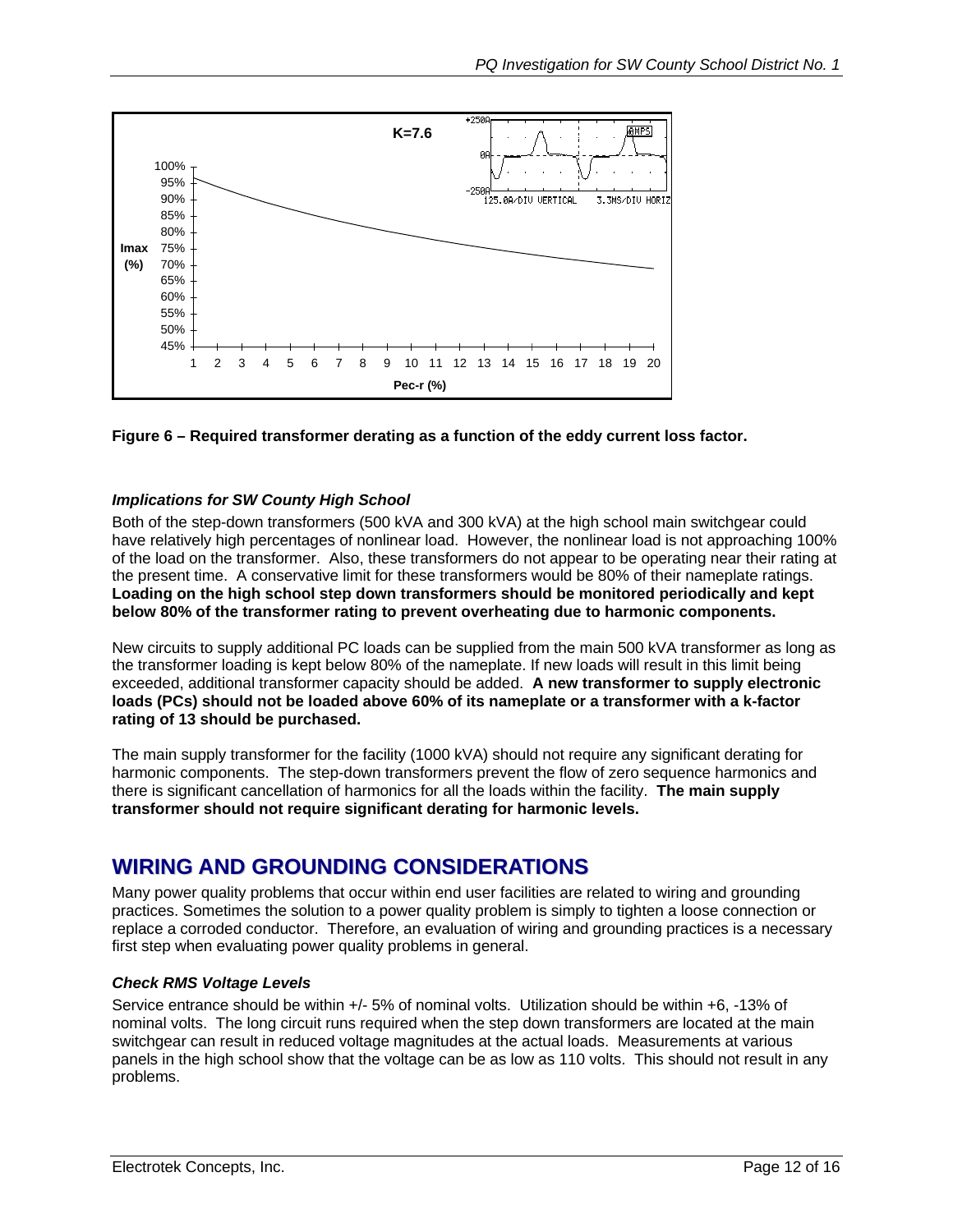#### <span id="page-12-0"></span>*Check for extra neutral-ground bonds*

There should be only one neutral-to-ground bond per separately derived system (at the transformer or at the main panel). This is a common problem which causes load currents to flow in the building ground system, creating the potential for serious interference problems. This can be checked by measuring the current in the green wire grounds at the service entrance or at the source of the separately derived system. These currents should be very close to zero. If any current is flowing in the ground, the source of the current should be found and corrected.

Visual inspection of a couple sub panels at the high school indicated that the neutral bus in some sub panels may be grounded. Figure 7 below illustrates the possible problem that can be caused by this extra neutral-to-ground connection - some of the neutral return current is introduced into the ground system where it can cause interference.



**Figure 7 – Introduction of neutral return current into the ground system** 

(caused by an extra neutral-to-ground connection)

#### *Check for overloaded neutral conductors*

This has already been discussed related to supplying electronic loads with high third harmonic current components. The neutral currents should be measured with a true RMS meter and checked against the ampacity of the neutral conductors.

#### *Checking grounding electrode system*

The grounding electrode system consists of all the grounded elements of the building that are bonded together to form a grounding system. This can include ground rods, metal water pipe, building steel, concrete-encased electrodes, a ground ring, etc. All of these things should be bonded together to form the best equipotential reference for equipment in the building as possible.

It is **not advisable** to have separate, isolated ground rods for individual equipment in the facility. If a separate ground rod is driven for equipment, it should be bonded with the overall building grounding electrode system.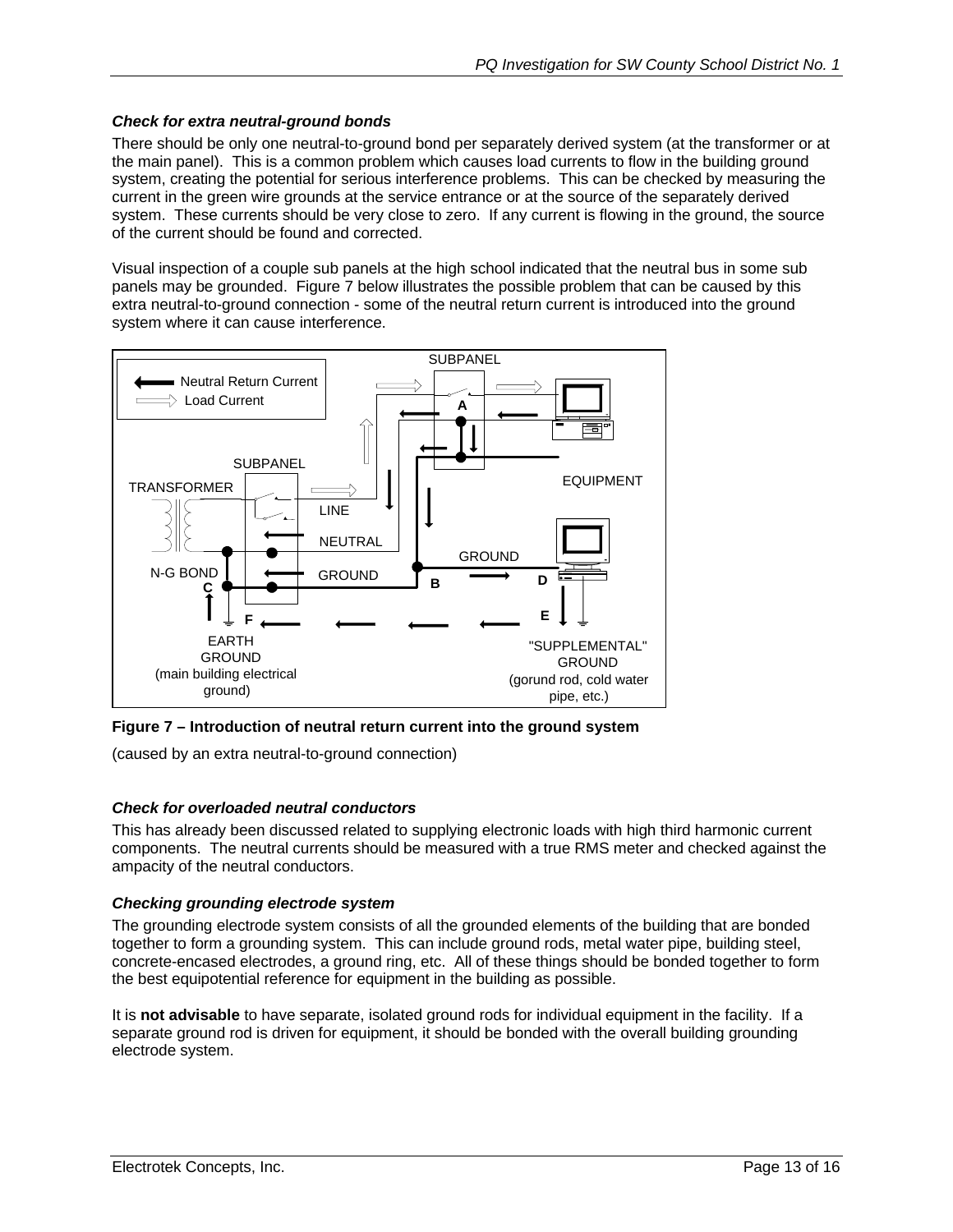<span id="page-13-0"></span>Guidelines for the grounding electrode conductor are provided in Table 3.

|                            | Size of Largest Service Entrance Conductor<br>or Equivalent Area for Parallel Conductors |        | Size of Grounding<br><b>Electrode Conductor</b> |  |
|----------------------------|------------------------------------------------------------------------------------------|--------|-------------------------------------------------|--|
| Copper                     | Aluminum or<br>Copper-Clad Aluminum                                                      | Copper | Aluminum or<br>Copper-Clad<br>Aluminum          |  |
| 2 or smaller               | 0 or smaller                                                                             | 8      | h                                               |  |
| 1 or 0                     | $2/0$ or $3/0$                                                                           | h      |                                                 |  |
| 2/0 or 3/0                 | 4/0 or 250 MCM                                                                           |        |                                                 |  |
| Over 3/0 thru 350 MCM      | Over 250 MCM thru 500 MCM                                                                |        |                                                 |  |
| Over 350 MCM thru 600 MCM  | Over 500 MCM thru 900 MCM                                                                |        | 3/0                                             |  |
| Over 600 MCM thru 1100 MCM | Over 900 MCM thru 1750 MCM                                                               | 2/0    | 4/0                                             |  |
| Over 1100 MCM              | Over 1750 MCM                                                                            | 3/0    | 250 MCM                                         |  |
|                            |                                                                                          |        |                                                 |  |

#### **Table 3 – Guidelines for the grounding electrode conductor size.**

#### *Overall circuit layout considerations*

Are sensitive equipment loads on separate circuits from disturbing loads? Loads that are switched or that have power electronic components create transient disturbances which can impact the operation of some sensitive equipment. Loads like switched motors, copiers, laser printers, elevators, etc. should be on separate circuits from sensitive equipment. The separate circuits provide isolation for high frequency transients and a clean ground reference for the sensitive loads.

For new computer loads at the high school, dedicated circuits could be designed with additional neutral capacity to handle the harmonic components.

#### *Separately derived systems*

Separately derived systems permit the bonding of the ground and neutral. In circuits with significant neutral currents (e.g. single phase electronic loads), a significant neutral-to-ground voltage will build up if there is a significant length between the loads and the supplying transformer. Using an isolation transformer close to the loads minimizes the neutral-to-ground voltage and also provides isolation for transient overvoltages.

#### *Check for ground loops*

Ground loops are probably the most common cause of interference in network systems and also the most common problems with multi-port devices in general. Multi-port devices have more than one type of interface. For instance, a television has a power input and a cable input; a computer has a power input and a phone input for the modem and a network input for a LAN. All of these ports require a ground reference. This multiple ground reference scenario creates the potential for serious ground loop problems.

Ground loops problems are best avoided by making sure all equipment that is tied together through other ports (e.g. on a LAN) has the same ground reference. This means that all the equipment is part of the same separately derived system. Figure 8 illustrates this as the grounding bubble principle. If an external ground reference goes outside the bubble, there is the potential for ground loop interference.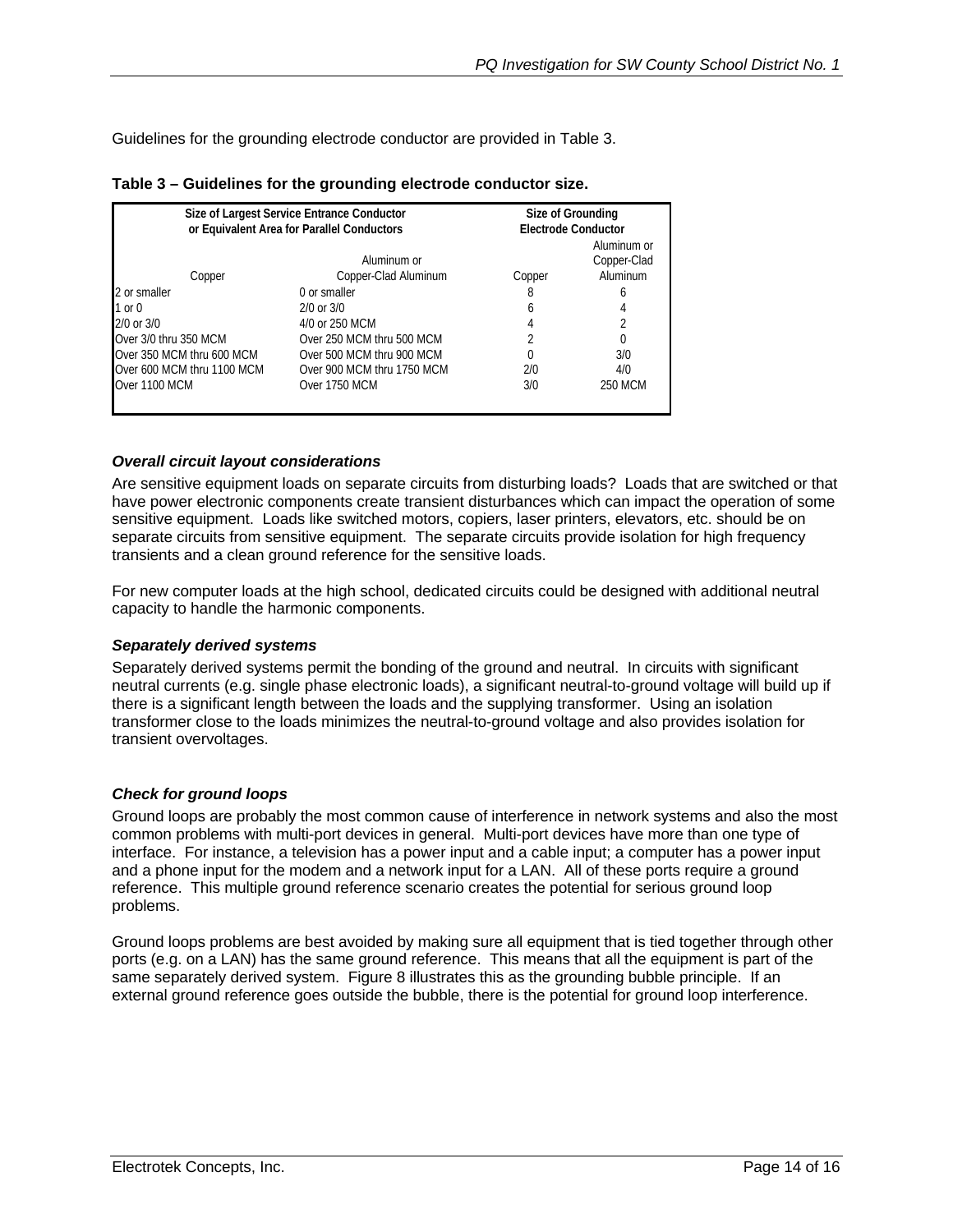<span id="page-14-0"></span>

**Figure 8 – Example system illustrating the bubble principle of grounding** 

(All equipment with other ground ports to the same power system ground reference. Figure is courtesy of Scott Peele at Carolina Power and Light.)

#### *Implications for Sweetwater County High School*

The most important wiring and grounding concern at the high school is extra neutral-to-ground connections at sub panels. Most of the circuits from the main switchgear to the sub panels use conduit grounding. **The sub panels should not have the neutral bus connected to the ground bus and case in the panel.** This extra connection could result in loss of overcurrent protection for these circuits and interference concerns when PCs are connected up in networks.

**New circuits for computer loads should include a separate green wire safety ground conductor**. This will facilitate checking for unwanted ground currents in these circuits.

**New circuits for computer loads should use a step down transformer as close to the loads as possible**. This will prevent excessive neutral-to-ground voltages and long lengths of circuit with high neutral currents that could cause interference.

# **EVALUATING THE MAIN TRANSFORMER REQUIREMENTS**

The addition of new computer load could result in the need for additional transformer capacity in the main supply from the utility. This depends on the existing load levels for the 1000 kVA supply transformer.

The utility performed some measurements at the 480 volt service entrance last year but these were primarily designed to evaluate harmonic distortion levels. Measured levels were compared to the IEEE 519-1992 guidelines and harmonic current levels were not found to be a problem. Some of the plots included with the report appear to be the result of either transient inrush conditions or caused by saturation of Cts (high even harmonic current components should not exist in the steady state). These should not be representative of the normal harmonic current components. As stated in the report, normal harmonic current levels are well within guidelines and should not result in the need for derating of the main transformer.